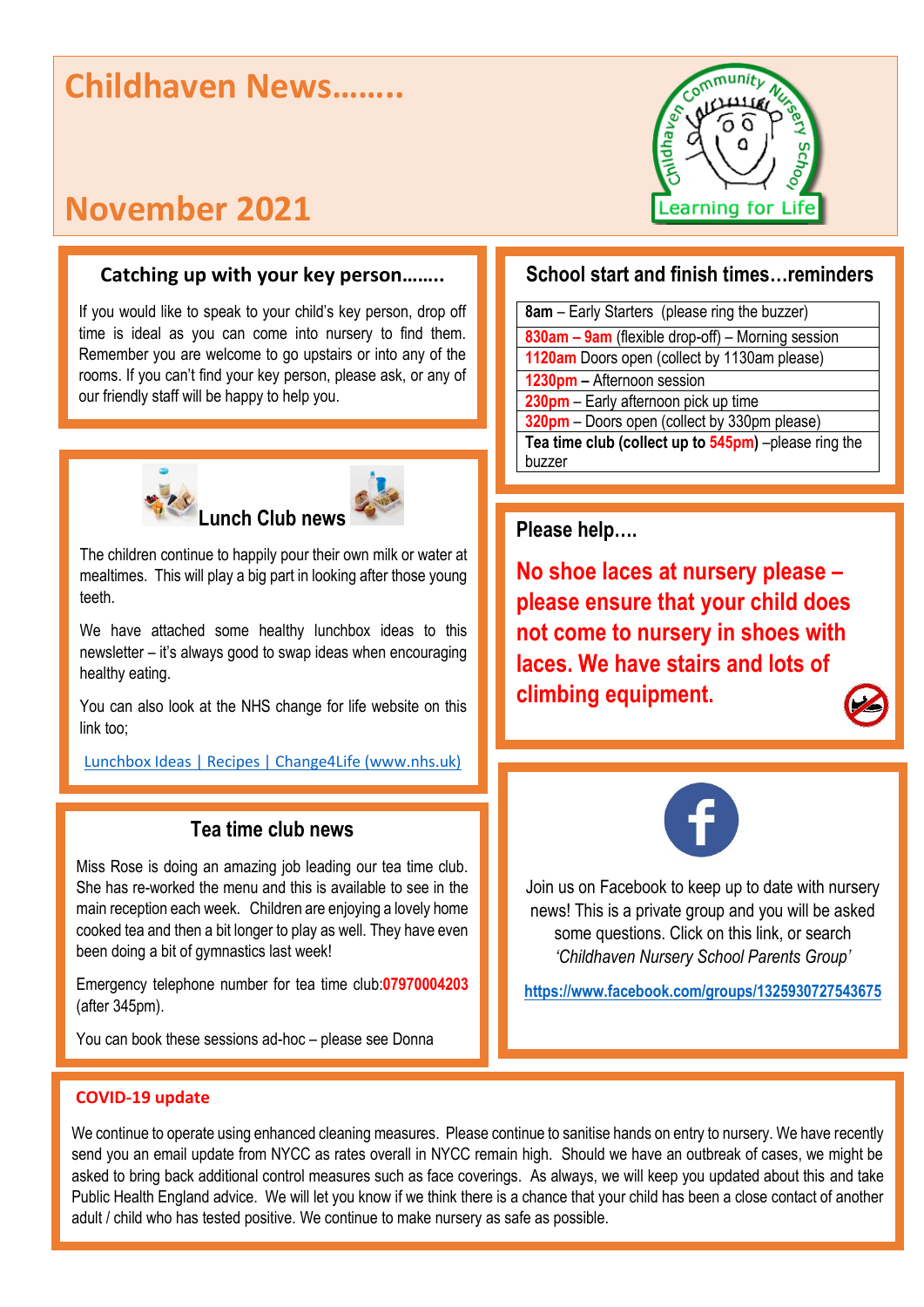## **Students in nursery**

 $\blacksquare$  Jess and Libby from the sixth form college continue to finish their Level 3 qualification who are also completing Level 3 with us. We also welcome Emma and Sonja qualifications. We are currently recruiting for an Early Years Apprentice to join our team.

Make sure you have joined us on Class Dojo– this is where we share sneak preview of our nursery life as well as photos of your child. We will email you an invite. OR you can download the FREE app and request to join us. Please DO NOT sign up for the paid version – everything you

need is free! Please remember to send us pictures from home too – children love sharing these with their key person at Island Time.



## **What's happening in nursery this term…..a quick reminder……..**

In addition to all the wonderful environments that the staff create for children, and their day to day adventures with them, these are the extra activities that we are offering at the moment as part of children's nursery experience.

| <b>Mondays</b>                                                                                                                            | <b>Tuesdays</b>                                                                                             | Wednesdays                                                                                                                                                               | <b>Thursdays</b>                                                                                             | <b>Fridays</b>                                                                                                                                                                    |
|-------------------------------------------------------------------------------------------------------------------------------------------|-------------------------------------------------------------------------------------------------------------|--------------------------------------------------------------------------------------------------------------------------------------------------------------------------|--------------------------------------------------------------------------------------------------------------|-----------------------------------------------------------------------------------------------------------------------------------------------------------------------------------|
|                                                                                                                                           |                                                                                                             |                                                                                                                                                                          |                                                                                                              |                                                                                                                                                                                   |
| Island time (am/pm)<br>weekly special<br>sessions, where<br>children gather with<br>their key person and<br>share special<br>achievements | Sensory play $(pm)$ - a<br>whole host of different<br>sensory experiences on<br>a large scale each<br>week. | Out and about<br>(am/pm) weekly<br>sessions will mostly be<br>on Wednesdays. Once<br>children are settled<br>back in, we like to pop<br>here and there on<br>adventures! | Nature Club (am)-<br>weekly gardening and<br>other nature activities<br>through the seasons<br>with Mr Rowe. | Kathy Seabrook Fun<br>Music monthly (am /<br>pm) sessions with<br>Kathy, rotated with<br>Jabadao –<br>developmental<br>movement play - think<br>rocking, rolling and<br>spinning! |



- Wind the Bobbin up
- The Wheels on the Bus

Not sure of the words??? Find a version online. Your child will help you sing along! Sing in the bath, sing in the car, sing as much as you can!

### **Books to read**





Here are 2 books we have been looking at this month. Share them at home too by using the local library or finding them online – there are many versions of books now available online to you to watch and read along to. Have fun, act them out and share pictures with us please on dojo!